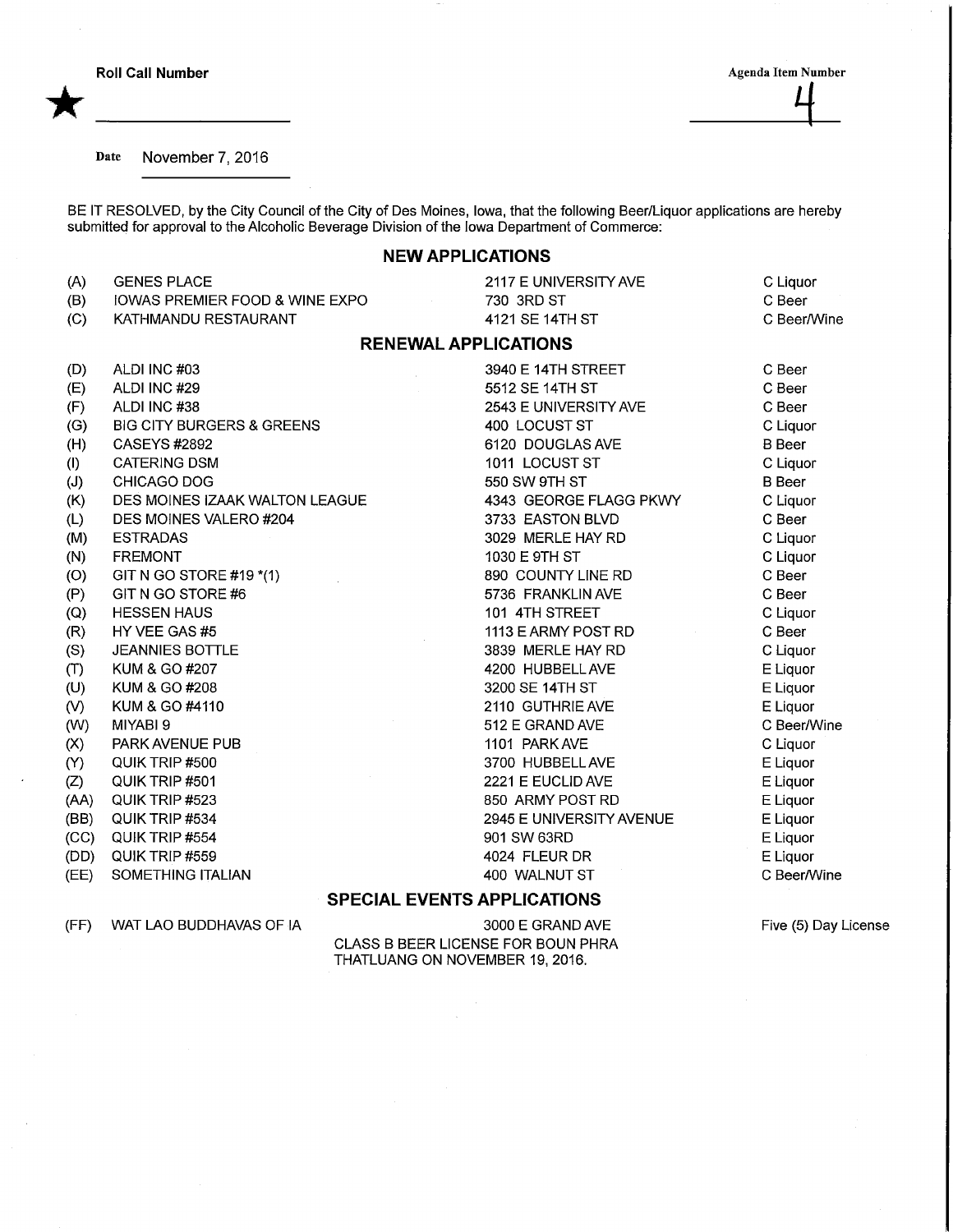\*

Roll Call Number Agenda Item Number  $\mathbf{\Delta}$ 

Date November 7, 2016

Moved by to adopt.

| <b>COUNCILACTION</b>  | <b>YEAS</b> | <b>NAYS</b> | <b>PASS</b>                                                 | <b>ABSENT</b>                                              |                                                                                                                                        |
|-----------------------|-------------|-------------|-------------------------------------------------------------|------------------------------------------------------------|----------------------------------------------------------------------------------------------------------------------------------------|
| <b>COWNIE</b>         |             |             |                                                             |                                                            | <b>CERTIFICATE</b>                                                                                                                     |
| <b>COLEMAN</b>        |             |             |                                                             |                                                            |                                                                                                                                        |
| GATTO                 |             |             |                                                             |                                                            | I, DIANE RAUH, City Clerk of said City hereby certify that at a<br>meeting of the City Council of said City of Des Moines, held on the |
| <b>GRAY</b>           |             |             |                                                             | above date, among other proceedings the above was adopted. |                                                                                                                                        |
| <b>HENSLEY</b>        |             |             |                                                             |                                                            |                                                                                                                                        |
| <b>MOORE</b>          |             |             |                                                             |                                                            |                                                                                                                                        |
| WESTERGAARD           |             |             |                                                             |                                                            |                                                                                                                                        |
| <b>TOTAL</b>          |             |             | IN WITNESS WHEREOF, I have hereunto set my hand and affixed |                                                            |                                                                                                                                        |
| <b>MOTION CARRIED</b> |             |             |                                                             | <b>APPROVED</b>                                            | my seal the day and year first above written.                                                                                          |
|                       |             |             |                                                             | <b>Mayor</b>                                               | <b>City Clerk</b>                                                                                                                      |